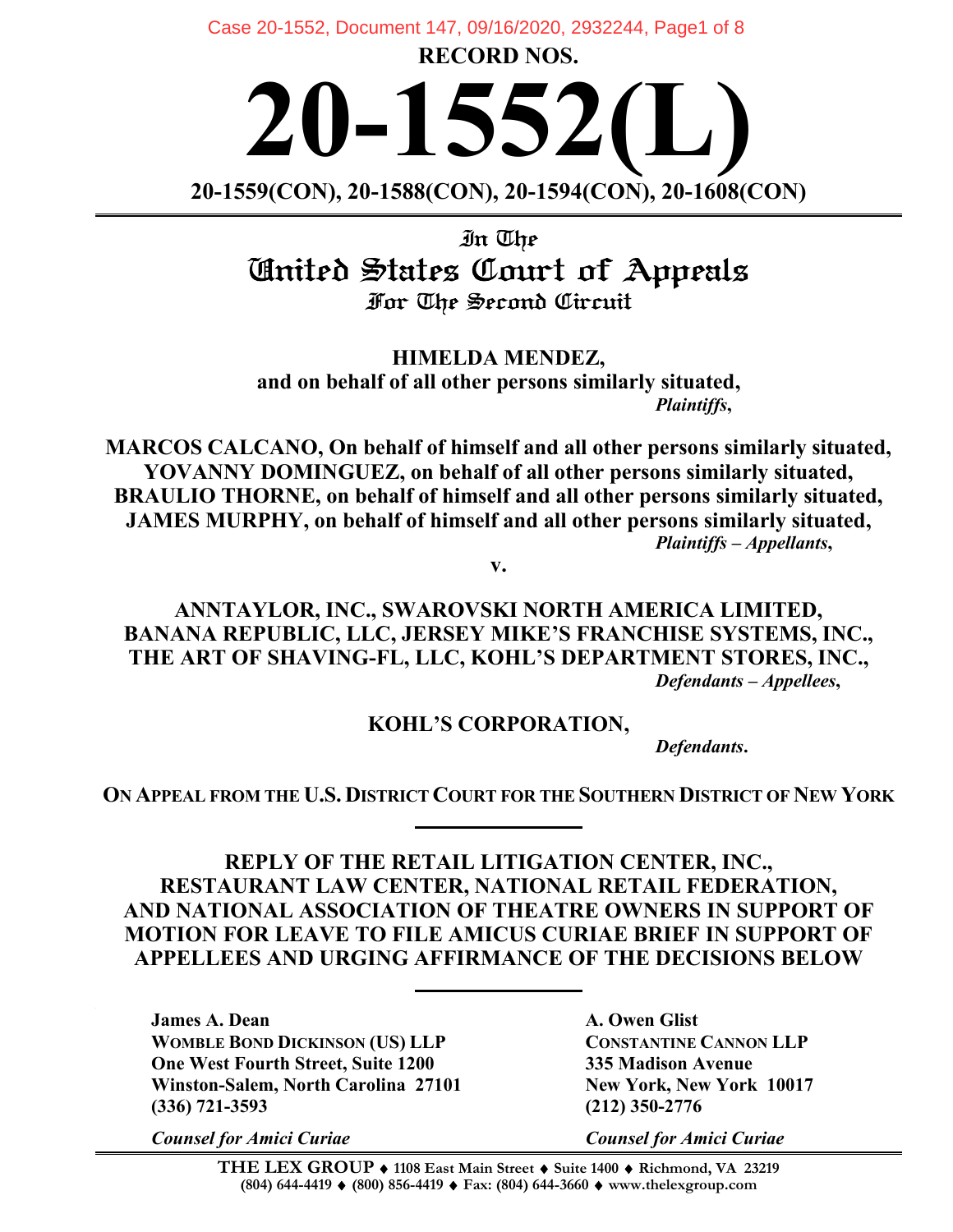## **REPLY IN SUPPORT OF MOTION FOR LEAVE TO FILE AMICUS CURIAE BRIEF IN SUPPORT OF APPELLEES AND URGING AFFIRMANCE OF THE DECISIONS BELOW**

Appellants ask the Court to adopt an interpretation of the Americans with Disabilities Act ("ADA") that would obligate public accommodations to (1) sell goods specially designed for people with disabilities; (2) provide the specific auxiliary aid or service a customer requests and no other; and (3) ascertain whether each item they stock is, in fact, a place, all in contravention of the plain text of the ADA, its implementing regulations, and Department of Justice ("DOJ") guidance. Such a ruling would significantly alter the obligations, practices, and potential liability of the hundreds of businesses facing class action gift card suits in this Circuit and the thousands still watching from the sidelines, many of whom comprise Amici's members.1 Appellants do not refute this point, which underpins Amici's strong interest in this matter. Instead, they argue that Amici's motion for leave to file a brief that provides additional insights into and perspectives on the ADA's

<sup>&</sup>lt;sup>1</sup> Appellants imply that there is something improper about Amici advocating a position favorable to their members, but that is exactly what is contemplated by Federal Rule of Appellate Procedure 29(a)(6), which requires an amicus to file its brief within seven days of the brief of "the party being supported."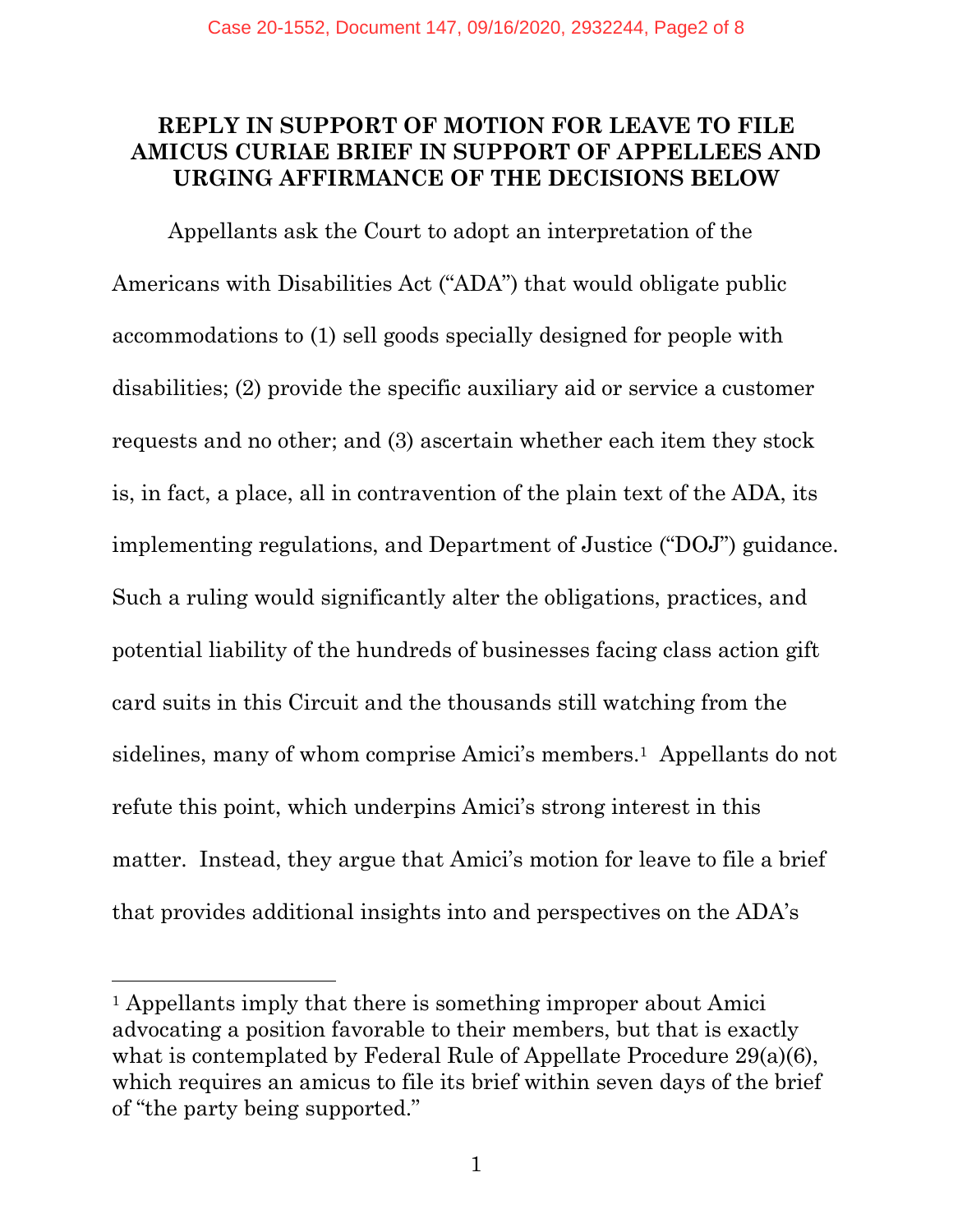proper interpretation should be denied as redundant and irrelevant. These arguments do not fairly address the content of Amici's brief or the substance of Amici's arguments and should be rejected.

Amici's brief is not derivative of Appellees'. Of course Amici reference the same statutes and regulations cited by the principal parties; it would be odd if they did not. But Amici focus on the practical reasons why, from the industries' perspectives, the Court should maintain the balance that Congress and DOJ wove throughout the ADA and its implementing regulations. These practical issues, all of which have industry-wide significance, include, for example, (1) the uncertain, unbounded obligations public accommodations would face if the ADA were expanded to regulate the contents of their shelves (Am. Br. pp. 8– 12); (2) the impropriety of requiring public accommodations to interrogate customers about unobservable disabilities that the customers have elected not to disclose (*id.* at 13–15); (3) the constraints public accommodations would face if required to provide the particular auxiliary aid or service requested by a customer rather than relying on their employees or other effective aids to assist customers with disabilities (*id.* at 15–19); (4) the ways in which defining "place of public

2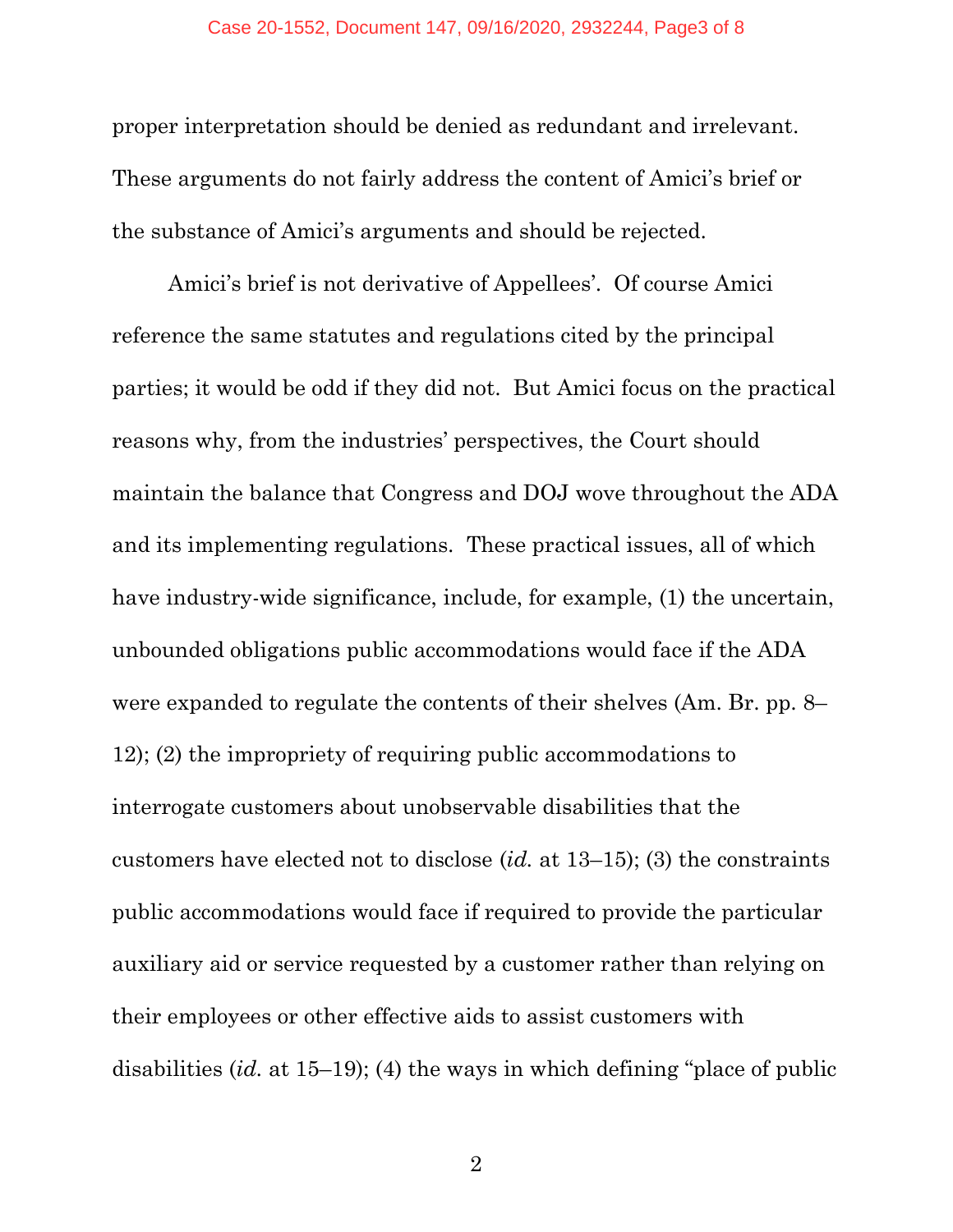accommodation" using Appellants' subjective, transaction-based approach would be unworkable in practice (*id.* at 21–23); and (5) the potential for any ruling requiring gift cards to be embossed with Braille to subject public accommodations to contradictory or competing legal obligations (*id.* at 23–27).2 Such insights provide a more complete picture of the matter before the Court and are a proper purpose for amicus participation. *See, e.g.*, *Andersen v. Leavitt*, No. 03-CV-6115 DRHARL, 2007 WL 2343672, at \*6 (E.D.N.Y. Aug. 13, 2007) (granting motion for leave to file amicus brief where amicus presented insight on broader implications of legislation under review).

Appellants also incorrectly assert that Amici ask the Court to make factual determinations about whether Braille is an effective

<sup>2</sup> The fact that Appellants felt it necessary to separately address several of these points in their reply demonstrates that Amici did not simply parrot Appellees' arguments. (*See, e.g.*, Reply at 15–16 (addressing Amici's point that the usage and distribution of gift cards supports the conclusion that they are goods), 21 (addressing Amici's point that Appellants improperly ask the Court to adopt an interpretation of the ADA that would require public accommodations to interrogate customers about their disabilities), 25 (addressing Amici's point that any change to gift card disclosure requirements should be left to the legislative or rulemaking processes).)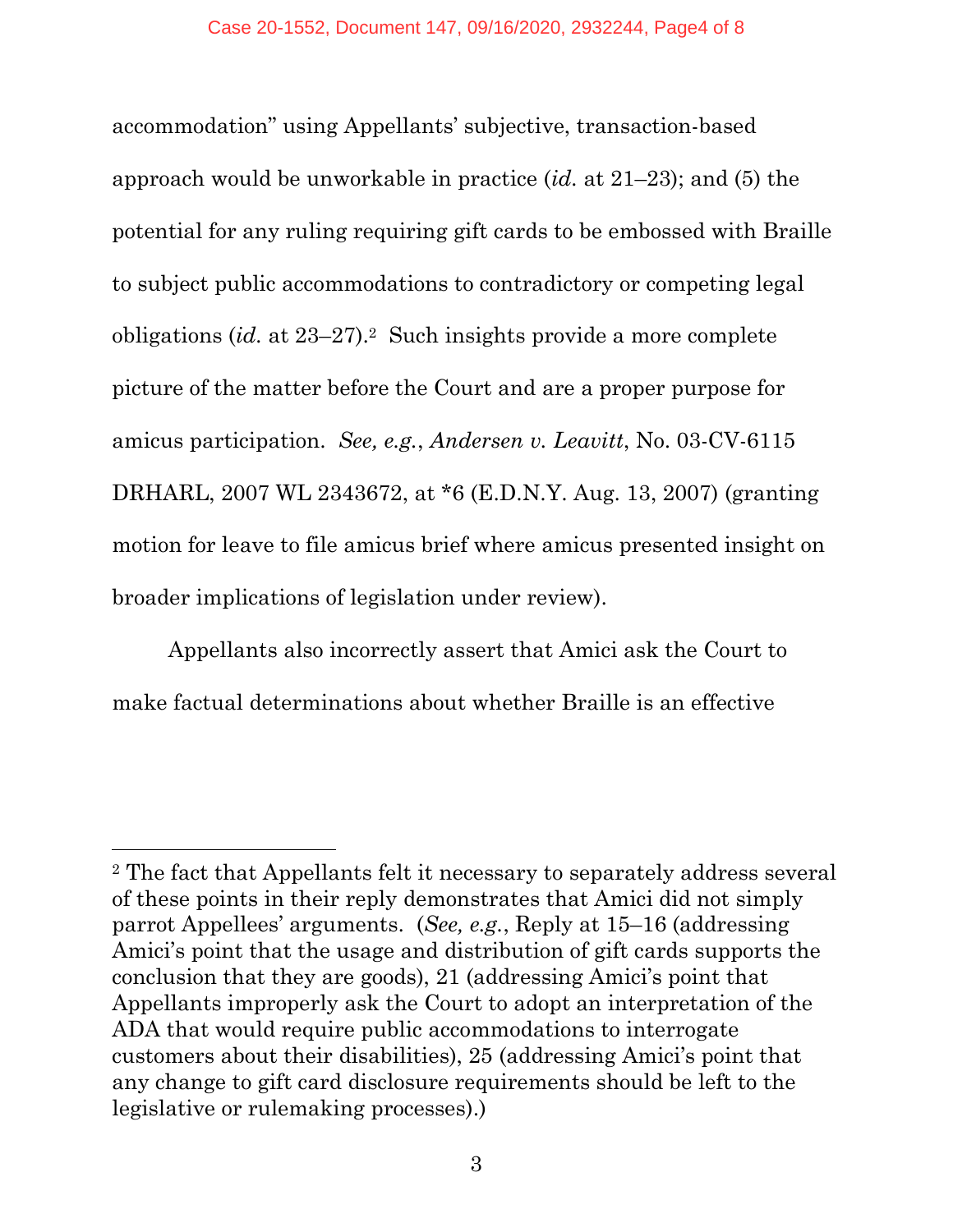auxiliary aid or service. But Amici's brief makes clear that they are doing no such thing:

Ultimately, the Court need not determine the viability of adding Braille to gift cards as an auxiliary aid or service in order to reject Appellants' arguments. But Braille's facial limitations, particularly when compared to the benefits of alternatives such as human readers, illustrate why it is critical for public accommodations to retain their discretion to decide what auxiliary aid or service to provide.

(Am. Br. at 21.) The referenced "facial limitations," including Braille's large size and extremely low usage rate, are not cited to argue that Braille can never be an effective aid or service. Rather, these practical constraints underscore the importance of permitting public accommodations to decide which effective aid or service to offer: something the ADA's implementing regulations specifically allow and Appellants directly undermine. See 28 C.F.R. § 36.303(c)(1)(ii) ("A public accommodation should consult with individuals with disabilities whenever possible to determine what type of auxiliary aid is needed to ensure effective communication, *but the ultimate decision as to what measures to take rests with the public accommodation*, provided that the method chosen results in effective communication.") (emphasis added).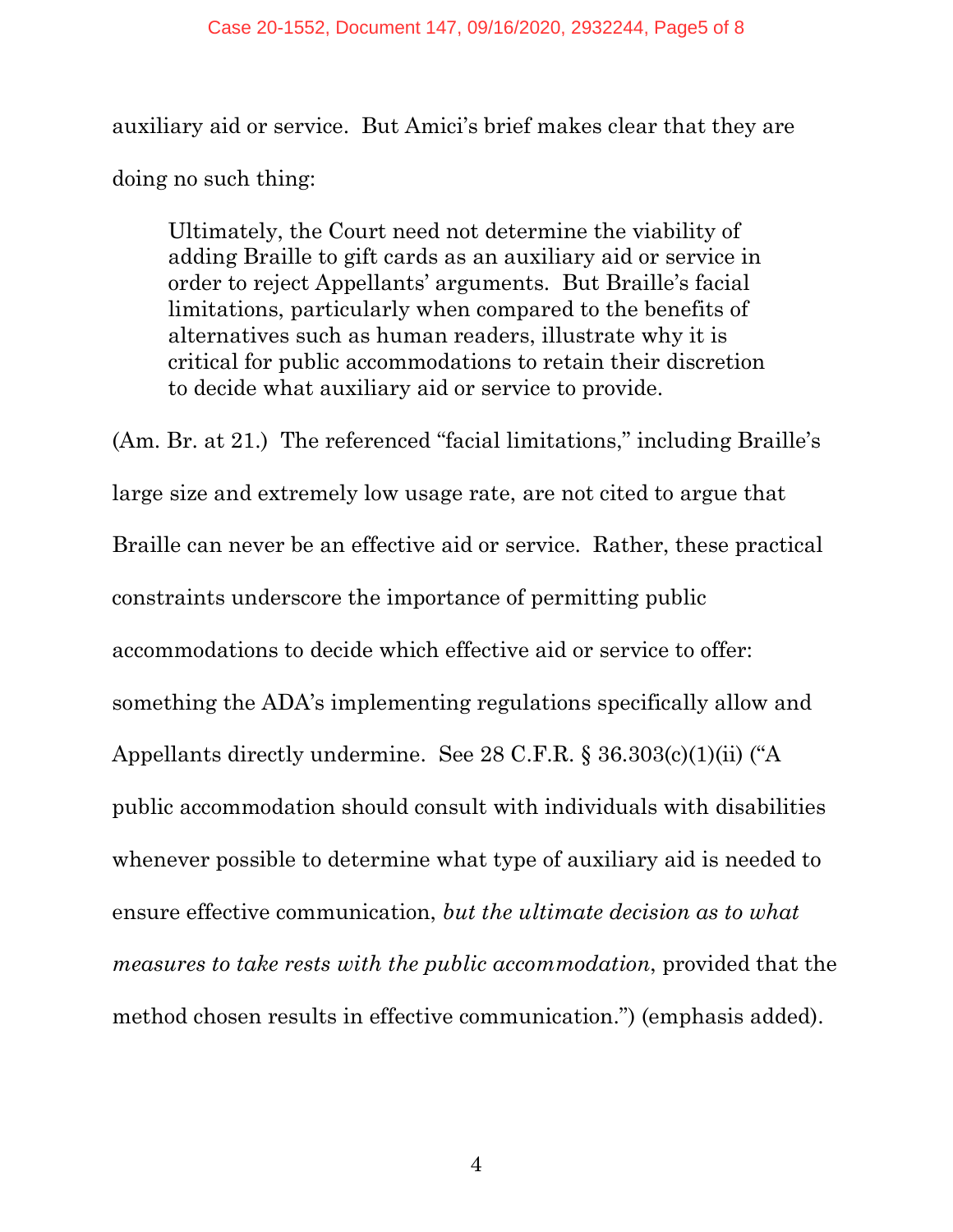In sum, Appellants seek relief that would directly impact the way that retailers, restaurants, and theaters bring products to market and serve the needs of their customers with disabilities. Amici represent thousands of the businesses who stand to be affected. Because they have an interest in the outcome of these actions and can provide insights and perspectives helpful to the Court, Amici respectfully request leave to file their amicus curiae brief in support of Appellees and urging affirmance of the decisions below.

Respectfully submitted this the 16th day of September, 2020.

/s/ James A. Dean James A. Dean Womble Bond Dickinson (US) LLP One West Fourth Street, Suite 1200 Winston-Salem, NC 27101 T: (336) 721-3593 E: jamie.dean@wbd-us.com

A. Owen Glist CONSTANTINE CANNON LLP 335 Madison Avenue New York, NY 10017 T: (212) 350-2776 E: oglist@constantinecannon.com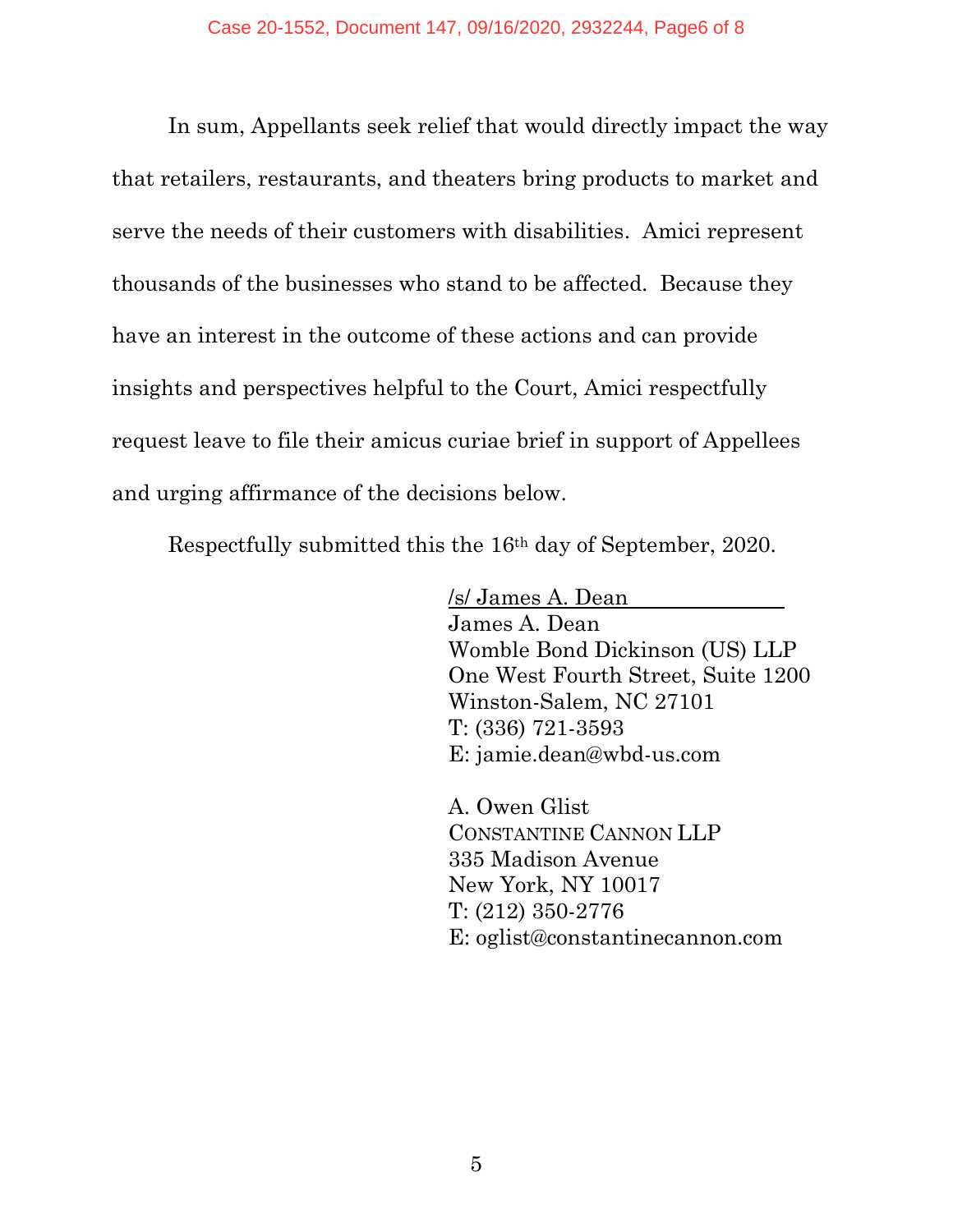## **CERTIFICATE OF FILING AND SERVICE**

I hereby certify that on this 16th day of September, 2020, I caused the foregoing to be filed electronically with the Clerk of the Court using the CM/ECF System, which will send notice of such filing to all the registered CM/ECF users.

> */s/ James A. Dean Counsel for Amici Curiae*